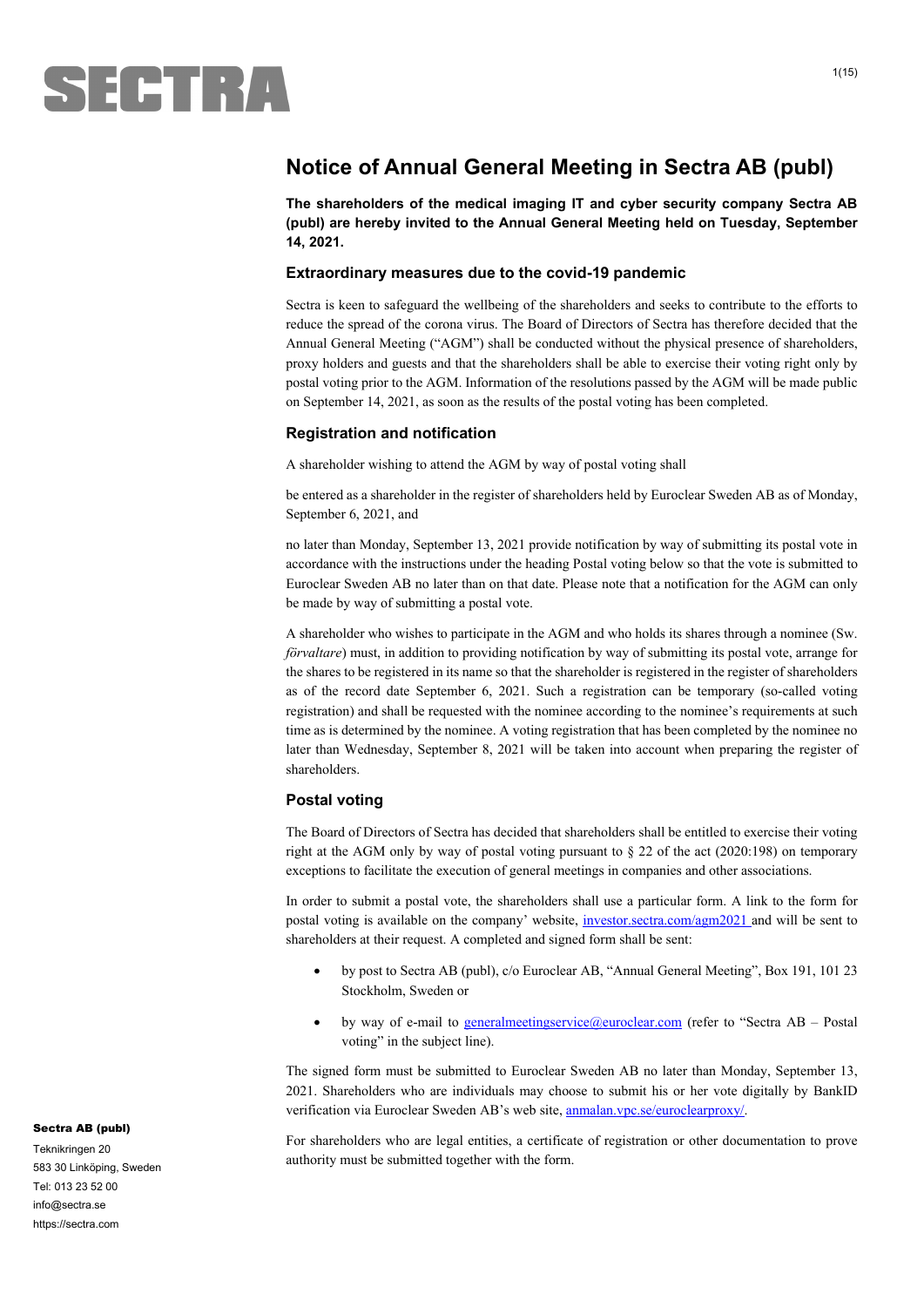

If the shareholder is represented by proxy, a written proxy must be submitted. Proxy forms will be available on the company's website investor.sectra.com/agm2021, and will be sent to shareholders who request it and provides an address. Forms can also be ordered by phone, +46 (0)13-23 52 00, or by email at info.investor@sectra.com.

The shareholder may not add particular instructions or conditions to the postal vote. If such instructions or conditions are added, the vote will be considered invalid. Additional information and terms for the completion of the postal vote have been included in the form.

#### **Shareholders' right to information and presentation by the CEO**

The Board of directors and the CEO shall, if requested by a shareholder and the Board concludes that it can be done without any significant damage to the company, provide information that can have an impact on the assessment of an item on the agenda and information that can have an impact on the assessment of the company's or a subsidiary's financial situation and the company's relation to another group company. A request for such information shall be made in writing to the company no later than 10 days prior to the AGM, i e no later than on Saturday, September 4, 2021 at the address Sectra AB, Teknikringen 20, 583 30 Linköping, Sweden or via e-mail to info.investor@sectra.com. The information will be available on the company's website, investor.sectra.com/agm2021 no later than on Thursday, September 9, 2021, when the company will also make public a presentation by the company's CEO about the company's and the group's business activities during the financial year 2020/2021. The information will also be made available at the company's office, Teknikringen 20 in Linköping on the same day. At the request of the shareholder who has requested the information and provided its address, the information will also be sent to the shareholder.

#### **Personal data**

For information on how personal data is processed in relation to the AGM, reference is made to euroclear.com/dam/ESw/Legal/Privacy-notice

#### Sectra AB (publ)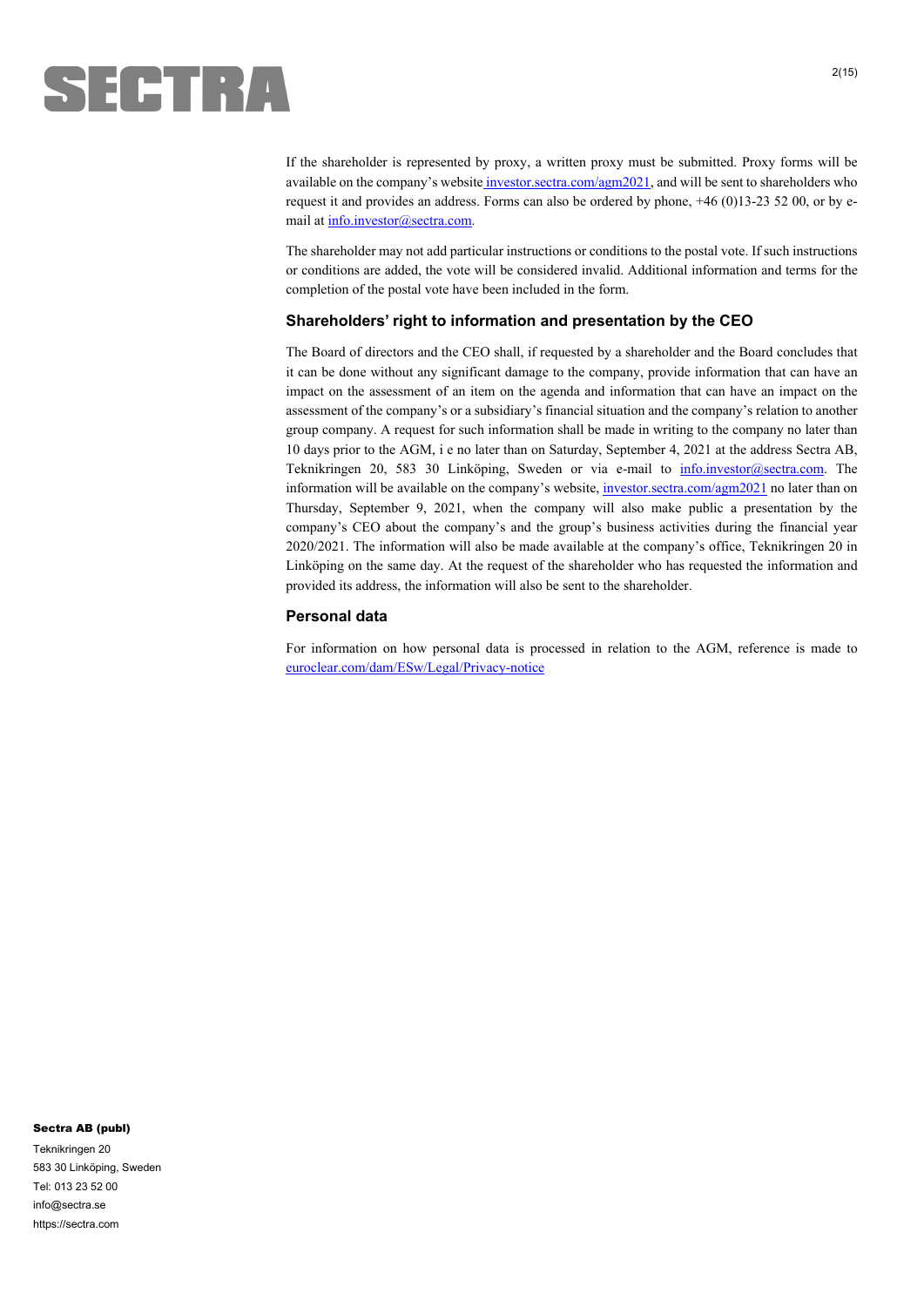

#### **Proposed Agenda**

- **1.** Election of a Chairman for the AGM.
- **2.** Preparation and approval of the voting list.
- **3.** Approval of the agenda.
- **4.** Election of two persons to certify the minutes.
- **5.** Determination of whether the AGM has been duly convened.
- **6.** Presentation of the Annual Report and the Auditor's Report and the Consolidated Annual Report and Consolidated Auditor's Report.
- **7.** Resolution regarding the adoption of the Profit and Loss Statement and the Balance Sheet and the Consolidated Profit and Loss Statement and Consolidated Balance Sheet.
- **8.** Resolution regarding the allocation of the company's profit according to the adopted Balance Sheet.
- **9.** Resolution regarding the discharge from liability towards the company for the members of the Board of Directors and the Managing Director.
- **10.** Resolution regarding the number of members of the Board of Directors, auditors and deputies.
- **11.** Resolution regarding the fees for the Board of Directors and the auditors.
- **12.** Election of the members of the Board of Directors.
- **13.** Election of the Chairman of the Board.
- **14.** Election of the auditor.
- **15.** Resolution regarding the approval of the remuneration report.
- **16.** Resolution regarding the division of shares and amendments of the articles of association.
- **17.** Resolution regarding an automatic redemption procedure, including
	- (a) a resolution to implement a share split,
	- (b) a resolution to reduce the share capital through an automatic redemption of shares, and
	- (c) a resolution to increase the share capital through a bonus issue.
- **18.** Resolution regarding long term performance based incentive programs 2021 including
	- (a) a resolution regarding terms and instructions for the incentive programs,
	- (b) a resolution to amend the articles of association,
	- (c) a resolution to authorize the Board of Directors to (i) to issue shares of series C and (ii) to buy back shares of series C, and
	- (d) a resolution to transfer shares of Series B.
- **19.** Resolution regarding the authorization for the Board of Directors to issue shares.
- **20.** Resolution regarding the authorization for the Board of Directors to acquire and dispose of the company's own shares.

#### Sectra AB (publ)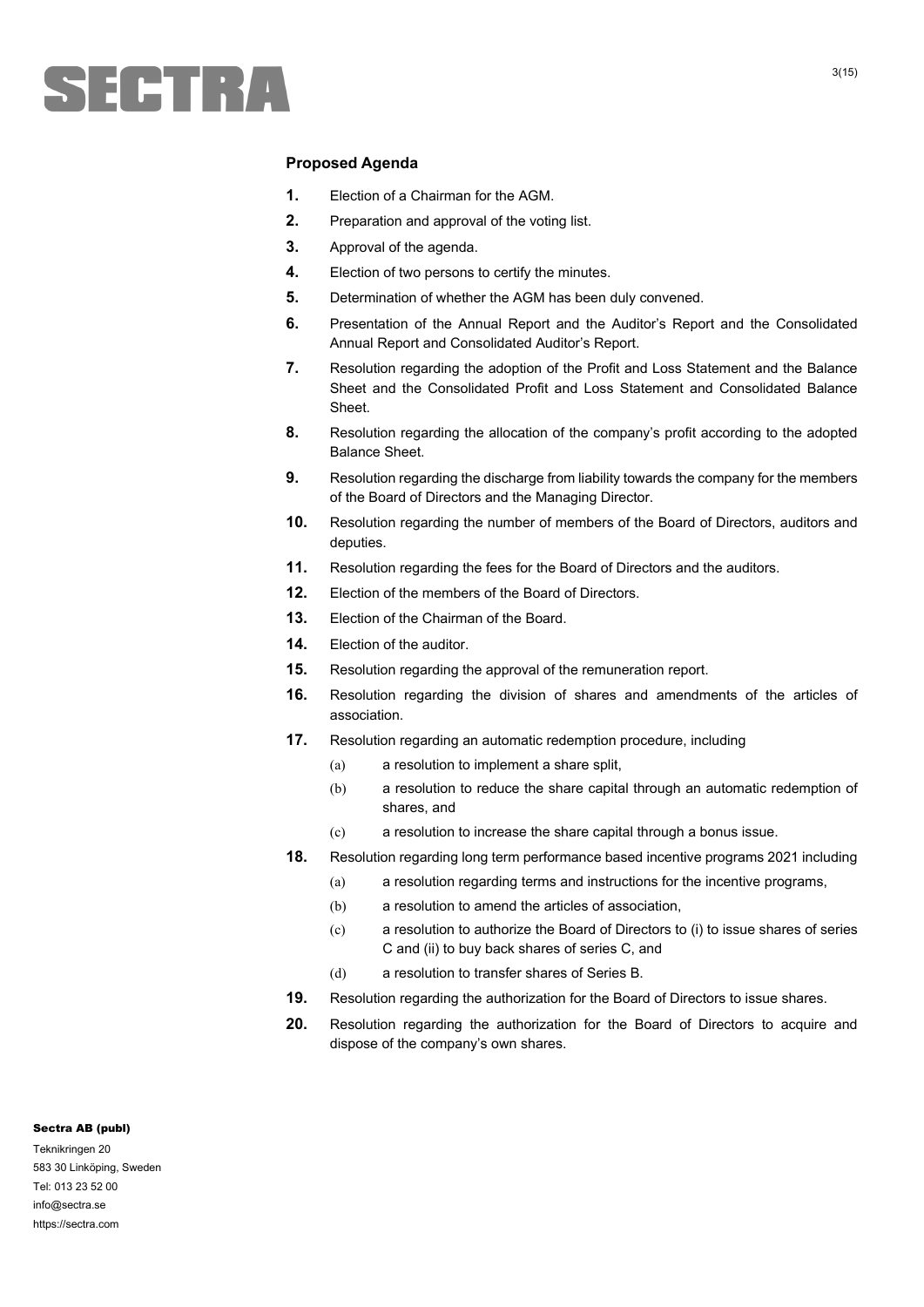

#### **Election of Chairman of the AGM, item 1**

The Nomination Committee, consisting of Jan-Olof Brüer (Chairman of the Board of Directors and representing his own and related parties' holdings), Torbjörn Kronander (representing his own and related parties' holdings), Jan Särlvik (chairman of the Nomination Committee and representing Nordea Investment Funds) and Elisabet Jamal Bergström (representing SEB Investment Management), proposes that Per Nyberg or, in case he is unable to serve, the person suggested by the Nomination Committee, is elected Chairman of the AGM.

#### **Election of two persons to certify the minutes, item 4**

The Nomination Committee proposes that Elisabet Jamal Bergström, representing SEB Investment Management, and Robert Forchheimer or, in case anyone of them is or both of them are unable to serve, the person or persons suggested by the Nomination Committee, are elected to certify the minutes.

#### **Dividend, item 8**

The Board of Directors and the Managing Director propose that no ordinary dividend is distributed for the financial year 2020/2021. The Board of Directors instead proposes an automatic redemption procedure as set out in item 17 below.

#### **Board of Directors etc, items 10-14**

The Nomination Committee proposes that the Board of Directors shall comprise of eight members without any deputy directors. Anders Persson, Christer Nilsson, Torbjörn Kronander, Tomas Puusepp, Birgitta Hagenfeldt, Jan-Olof Brüer, Jomas Yngvesson and Fredrik Robertsson are proposed to be reelected as members of the Board of Directors.

It is proposed that Jan-Olof Brüer is re-elected Chairman of the Board of Directors.

The Nomination Committee's reasoned statement in respect of their proposal and other information regarding the proposed members of the Board of Directors is available at investor.sectra.com/agm2021.

The Nomination Committee proposes that Ernst & Young AB is appointed as auditor until the close of the next AGM. Ernst & Young AB has announced that if the AGM approves of the proposal, Authorized Public Accountant Andreas Troberg will be the Auditor in Charge.

It is proposed that director fees shall amount to SEK 270,000 (previously SEK 225,000) for each of the external members of the Board and SEK 540,000 (previously SEK 450,000) for the Chairman of the Board. These fees have not been amended since the 2017 AGM. For the Audit Committee it is proposed that fees amount to SEK 50,000 for each of the external members of the Board and SEK 100,000 for the Chairman of the Audit Committee. No separate fees are paid for Remuneration Committee work. Furthermore, the Nomination Committee proposes that the auditor's fee shall be paid pursuant to approved account.

The Nomination Committee's proposal is supported by shareholders representing more than 70% of the votes in the company.

#### **Approval of the remuneration report, item 15**

The Board of Directors proposes that the AGM resolve to approve the remuneration report by the Board of Directors according to Chapter 8 Section 53a of the Companies Act (2005:551).

#### **Division of shares and amendments of the Articles of Association, item 16**

The Board of Directors proposes that the AGM resolves to complete a division of shares, a so-called split, whereby one existing share in Sectra is divided into five shares.

It is proposed that the Board of Directors is authorized to determine the record date for the division, provided that the record date shall be determined so that it does not occur later than October 14, 2021.

#### Sectra AB (publ)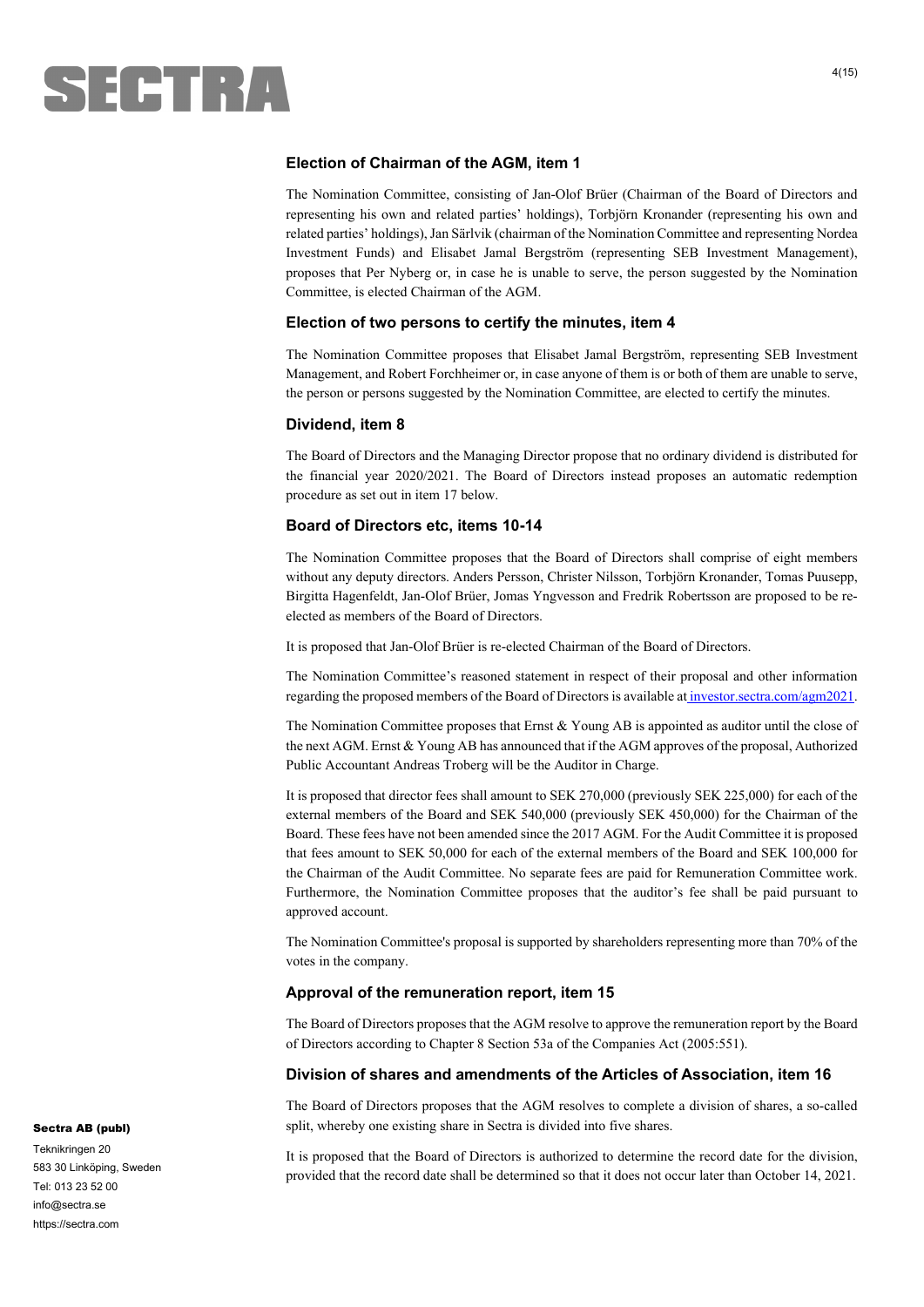

In addition, the Board of Directors proposes that two new provisions are introduced in the Articles of Association as § 11 (Collection of proxies) and § 12 (Postal vote).

The proposal by the Board of Directors described above means that the Articles of Association shall be amended as follows (where words in italics are new or amended words):

#### Current wording **Proposed wording**

#### **§ 5 Number of shares**

**§ 5 Number of shares** 

The number of shares in the company shall be at least thirty-two million (32,000,000) and not more than one hundred and twenty-eight million (128,000,000).

The number of shares in the company shall be at least *one hundred and sixty million (160,000,000)* and not more than *six hundred and forty million (640,000,000)*.

#### - *§ 11 Collection of proxies*

*The Board of Directors may prior to a general meeting decide to collect proxies in accordance with the procedure set forth in Chapter 7 Section 4 of the Companies Act.* 

#### - *§ 12 Postal vote*

*The Board of Directors may prior to a general meeting decide that the shareholders shall be entitled to exercise their voting right by post prior to the general meeting in accordance with Chapter 7 Section 4a of the Companies Act.*

As a result of these amendments, the current §§ 11-13 shall be referred to as §§ 13-15

#### **Automatic redemption of shares, item 17**

The Board of Directors proposes that the AGM resolves on a procedure for the automatic redemption of shares, in accordance with items 17 a - 17 c below. All resolutions are proposed to be conditional upon each other and adopted as one single resolution. A valid resolution requires the approval of shareholders representing at least two-thirds of both the votes cast and the shares represented at the AGM.

#### **Resolution to implement a share split (item 17 a)**

The Board of Directors proposes that the AGM resolves to implement a share split, whereby one share in Sectra is converted into two shares. One of these shares will be a so-called redemption share. The Board of Directors proposes that the record date for the share split shall be October 19, 2021.

#### **Resolution to reduce the share capital through an automatic redemption of shares (item 17 b)**

The Board of Directors proposes that the share capital is reduced by SEK 19,262,747 through the redemption of 13,103,460 Class A shares and 179,524,010 Class B shares (taking into account the division of shares pursuant to item 16 above) for repayment to the shareholders.

The amount payable for each redemption share shall be SEK 0.90 (taking into account the division of shares pursuant to item 16 above). The maximum redemption amount will thus be SEK 173,364,723. The Board of Directors proposes that trading in redemption shares shall take place during the period October 20-29, 2021, and that the record date for the redemption of the redemption shares shall be November 2, 2021. Payment is expected to be made through Euroclear Sweden AB around November 5, 2021.

#### Sectra AB (publ)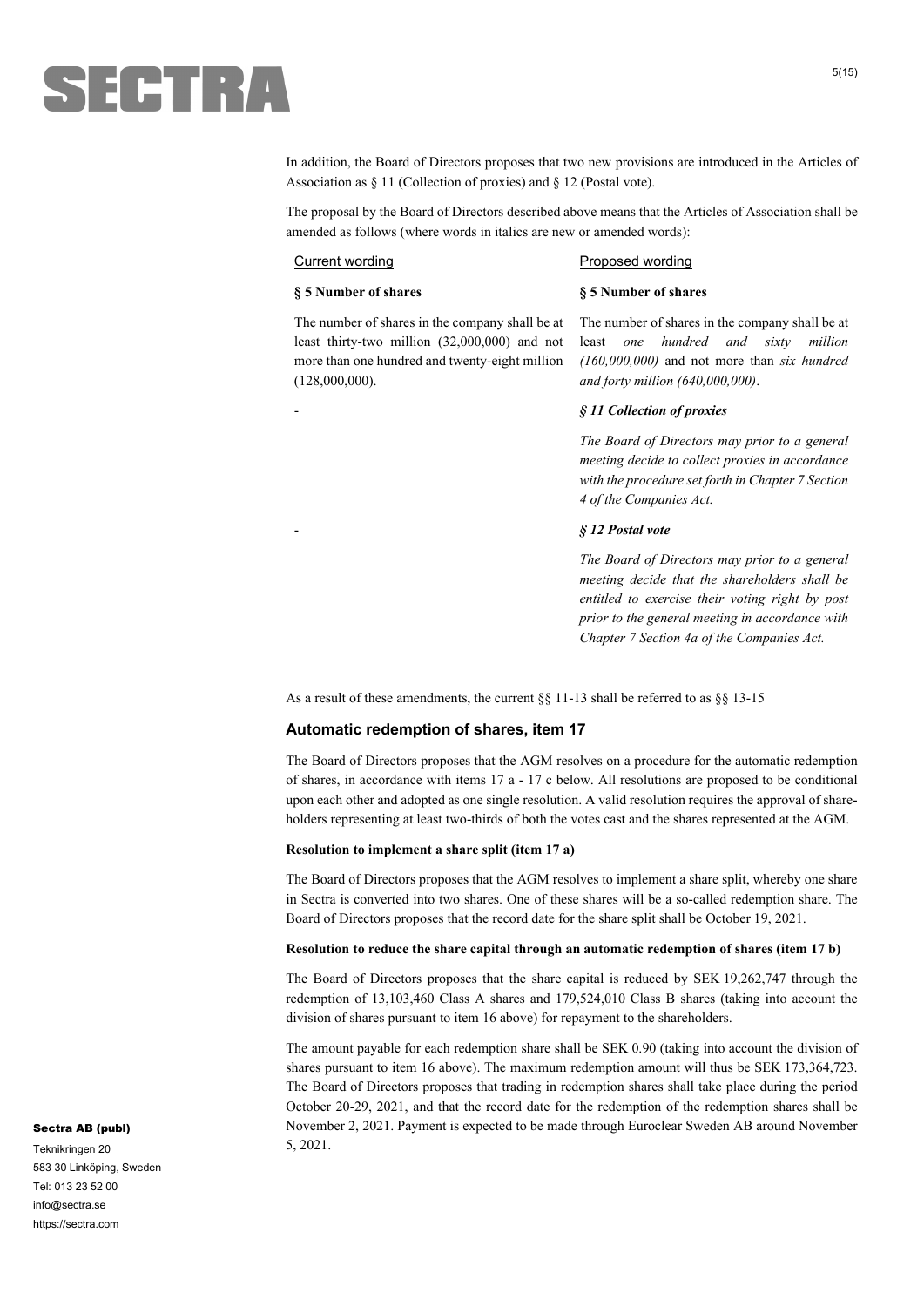

#### **Resolution to increase the share capital through a bonus issue (item 17 c)**

In order to achieve a timely and efficient redemption procedure, without having to obtain permission from the Swedish Companies Registration Office or a court of law, the Board of Directors proposes to restore the company's share capital to its original amount by increasing the company's share capital by SEK 19,262,747 through a bonus issue without issuing new shares via a transfer from the company's unrestricted equity to the company's share capital. Upon completion of the bonus issue, the company's share capital will be restored to its original amount.

The Board of Directors' explanatory statement in connection with the proposal to reduce the share capital and the auditors opinions thereon in accordance with Chapter 20, Section 8 of the Companies Act, as well as the Board of Directors' statement in accordance with Chapter 20, Section 13 of the Companies Act and the auditors' statement in accordance with Chapter 20, Section 14 of the Companies Act will be available at the company's offices in Linköping and on the company's website, investor.sectra.com/agm2021, at the latest as of August 24, 2021. Shareholders wishing to take part of these documents may notify the company, whereupon the documents will be sent by mail to the address provided.

#### **Long term performance based incentive programs 2021, item 18**

#### **Background and motive**

As an employer, Sectra wants to both retain and recruit competent employees who are expected to contribute to the group's continued good development. The remuneration through the long-term incentive programs that are proposed shall promote well thought-out decision-making and desirable results in a manner that is in line with the company's vision and values.

The intention is to increase the participants' affiliation with the company, which is expected to be good for the company in the long term. The Board of Directors wants the employees, through the programs, to be encouraged to increase ownership in the company and has therefore proposed a share-based compensation where a condition for it to be paid is that certain criteria must be met. An increased element of co-ownership among the company's employees is expected to lead to increased loyalty towards the company. Participation in the programs is voluntary.

Due to different conditions, different practices have developed in the USA/Canada and in the rest of the world. Therefore, two programs are proposed, one for employees in the USA and Canada (NA), and another for employees in Sweden and the rest of the world (SROW).

The Board of Directors' proposal is set out in items 18 a - 18 d below. All decisions are proposed to be conditional on each other, which is why all decisions expire if any of the proposals does not receive the required majority.

#### **Resolution on terms and instructions for the incentive programs (item 18 a)**

The Board of Directors proposes that the AGM resolves on the introduction of two new long-term incentive programs for employees within the Sectra Group; one for employees in the USA and Canada ("**LTIP 2021 NA**") and one for employees in Sweden and the rest of the world ("**LTIP 2021 SROW**") in accordance with the following (together "**LTIP 2021**"). LTIP 2021 will comprise a maximum of 1,000 employees in total within the Sectra Group.

In total, it is proposed that a maximum of 1,000,000 shares in the company are issued (after the split of shares, which is proposed in item 16 above), which shall be sufficient for both allocation to employees at full performance, and to cover the costs of the social security contributions that are expected to arise in connection with the allotment of the so-called Performance Shares (as defined below). To this, an assessment has been made that the average social security contributions and payroll overhead (considering all the countries in which employees whom can receive Performance Shares are located) when allotted are approximately 28% of the Performance Shares that may be allotted. This means that 780,000 newly issued shares are proposed to be available for allotment to employees and 220,000 are

#### Sectra AB (publ)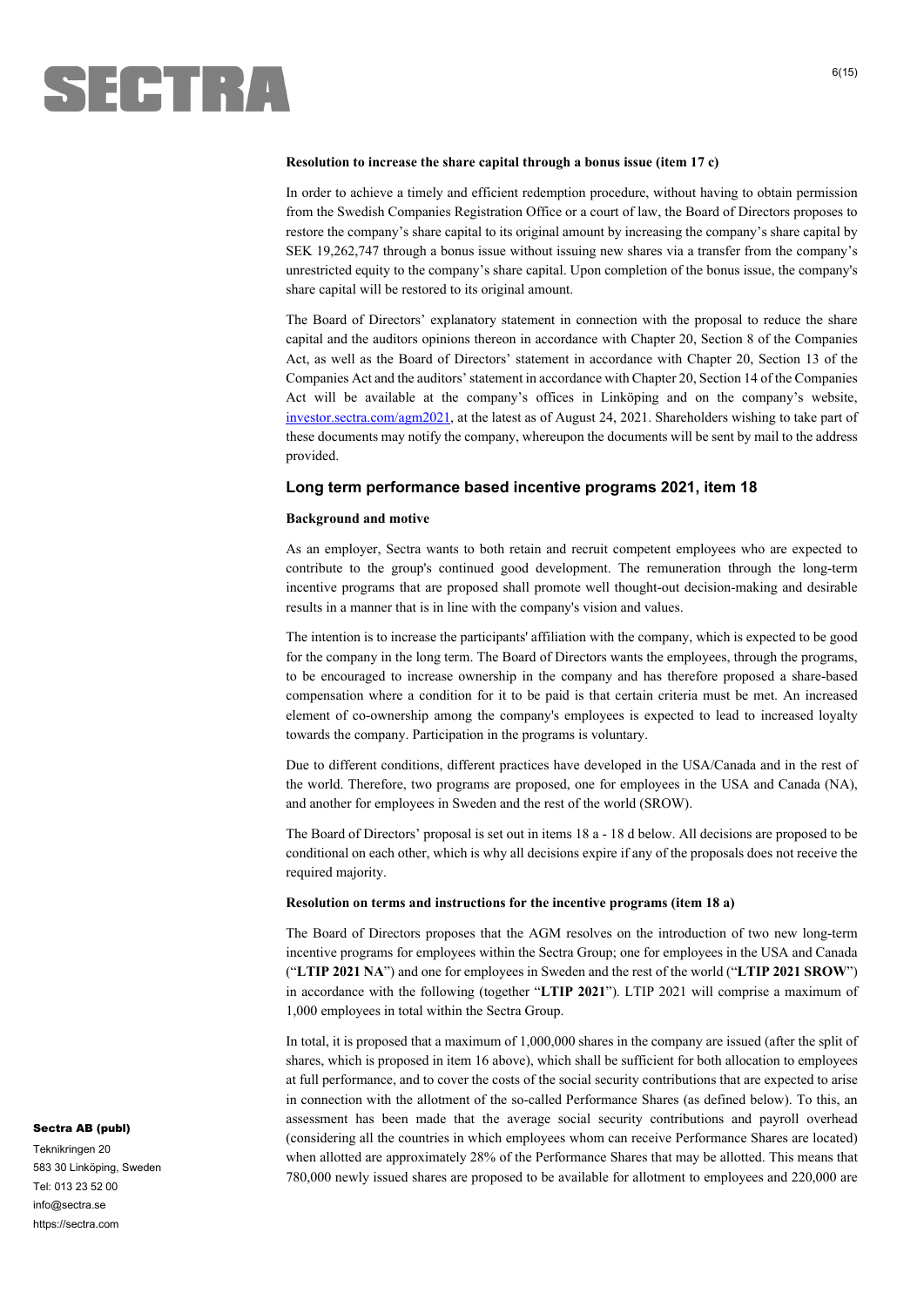

intended to be sold over the stock exchange to cover social security contributions and payroll overhead. In total, this means a maximum dilution of approximately 0.5% after the proposed split of shares.

Common definitions for both programs:

1. The Employment Condition refers to the employment conditions that employees must meet in order to be eligible to participate in the Programs, namely to be a permanent or probationary employee of the Sectra Group for at least 50% of full time at the time of the annual general meeting on 14 September 2021, provided that the person in question then has commenced his or her employment and has not resigned or been dismissed from his employment or has retired. Permanent and probationary employees who are on sick leave, on leave of absence or on parental leave are also covered by the programs. Each person can only participate in one of the programs. The Board of Directors has the right to make exceptions from these terms if, according to the Board of Directors' reasonable assessment, there are special reasons.

2. The Qualification Period refers to 1 January 2022 - 31 December 2026.

3. A Performance Share refers to a Series B share in the Company.

#### *LTIP 2021 SROW*

#### *Definitions*:

1. A Share Grant refers to a right to receive a Performance Share free of charge, provided that certain conditions are met.

The Board of Directors shall recalculate the number of Performance Shares that the participants may receive upon conversion of a Share Grant if the company carries out a bonus issue, split, preferential rights issue or similar measures. Such recalculation shall take place on market terms.

2. A Saving Share refers to a Series B share in the Company which a participant in LTIP 2021 SROW has allocated to the program no later than 31 December 2021.

#### *Summary*

LTIP 2021 SROW is proposed to include such employees in Sweden and the rest of the world (with the exception of the USA and Canada) whom meet the Employment Condition, meaning that LTIP 2021 SROW is proposed to cover a maximum of 850 people within the Sectra Group. Persons employed after the AGM are not covered by the program.

The participants in LTIP 2021 SROW will be allocated an individually determined number of Share Grants. To be allotted the Share Grants, the participants in LTIP 2021 SROW must have acquired Savings Shares which have been allocated by the participant to LTIP 2021 SROW and deposited in accordance with Sectra's instructions. The maximum number of Savings Shares that the participant can allocate to LTIP 2021 SROW corresponds to the maximum number of Share Grants a participant can be allotted as set out below. For each Saving Share held within the framework of LTIP 2021 SROW, the participant is given a Share Grant.

#### *Distribution*

LTIP 2021 SROW shall comprise a maximum of 660,000 shares, which means that a maximum of the corresponding number of Share Grants can be allotted.

Each employee shall be offered 250 Share Grants. However, a participant may choose to participate with a smaller number of Savings Shares, however a minimum of 50, as a result of which the participant instead receives a corresponding number of Share Grants.

In addition, according to the Board of Directors' instructions, employees who (i) make extraordinarily strong contributions to the Sectra Group's development, (ii) are in senior positions, (iii) have particular specialist competence or (iv) in other ways are considered of special importance for the Sectra Group's development (the key personnel) can be allocated Share Grants for a total amount of a maximum of 25,000 Share Grants per person.

#### Sectra AB (publ)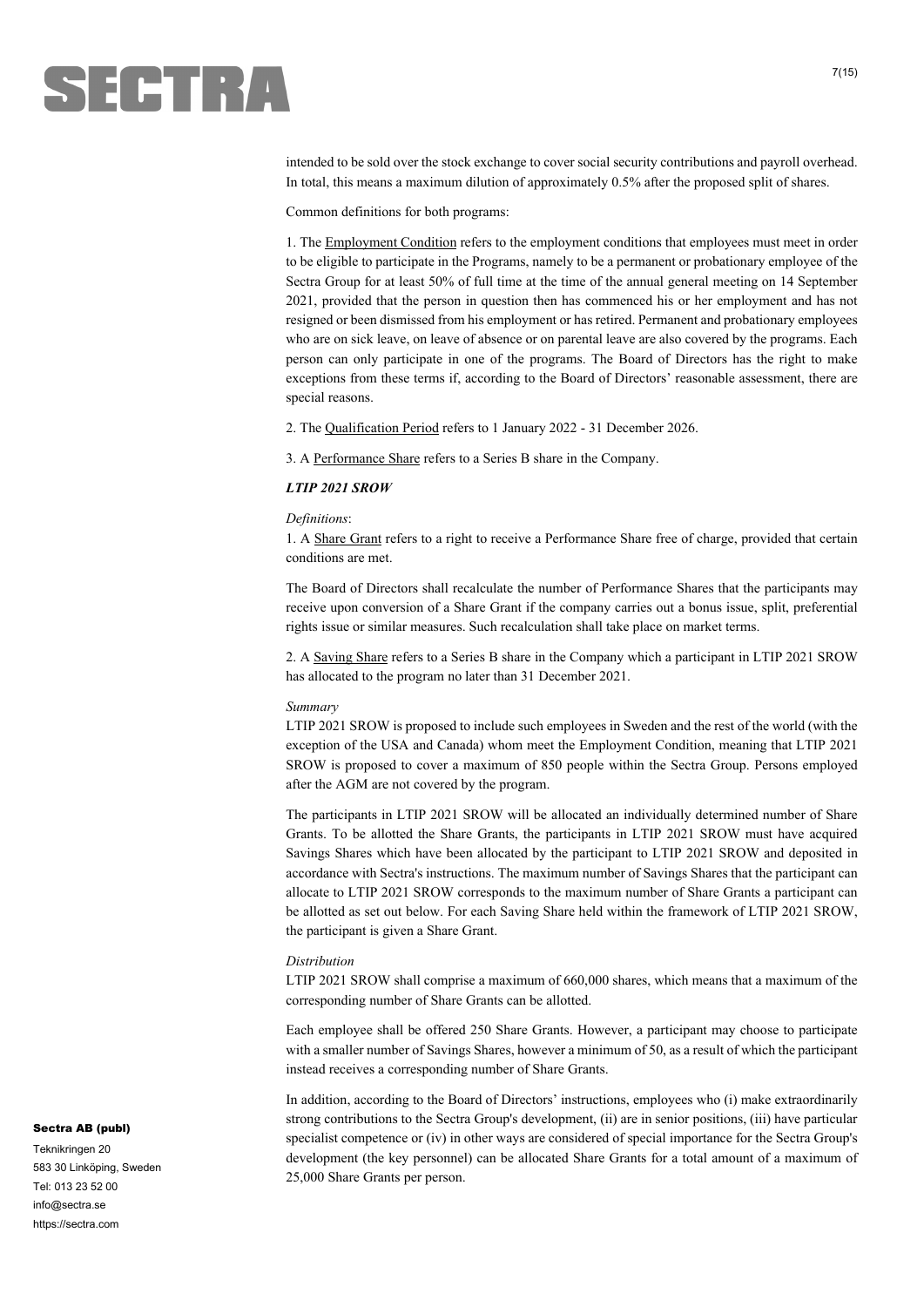

The Board of Directors shall, no later than 15 November 2021, ensure that the terms and distribution of Share Grants are made accessible for eligible employees. Employees who wish to participate in the Program must, no later than 1 December 2021, notify as to which extent they wish to participate. Participants must ensure that Savings Shares, according to the notification, are available at a custody account designated by Sectra no later than 31 December 2021.

#### *Terms*

Share Grants are allotted free of charge, after the participant (i) has notified in writing that he or she has joined LTIP 2021 SROW, (ii) deposited his or her Savings Shares and (iii) entered into an agreement with Sectra relating to the allotment of Share Grants and in which the terms of participation are described in more detail.

The right to receive Performance Shares is earned during the Qualification Period. The Share Grants may not be transferred, pledged or otherwise transferred to others, with the exception of the participant's estate. If a Savings Share is sold during the Qualification Period, the right to the corresponding Performance Share is lost.

Share Grants can be exercised after the end of the Qualification Period, provided that the participant has held a corresponding number of Saving Shares throughout the Qualification Period. Share Grants that do not correspond to Saving Shares shall lapse without any compensation being paid. If the participant has held less than 50 Savings Shares during the Qualification Period, all the Participant's Share Grants lapse without the right to compensation.

In order to be able to exercise a Share Grant and thereby obtain a Performance Share, the following performance conditions ("Performance Conditions") must be met:

- a) The participant must have fulfilled the Employment Condition during the entire Qualification Period. If the participant leaves the employment during a calendar year, the participant is not considered to have been employed at all during such calendar year, but still during previous calendar years during the Qualification Period. The more detailed conditions for participants entitlement to receive Performance Shares, even if they are leaving their employment, shall be determined by the Board of Directors.
- b) For employees in companies other than Sectra Communications AB and its subsidiaries (Sectra Communications Group), Sectra must for each calendar year during the Qualification Period have achieved 1) at least one "Best in KLAS" (in any category) and 2) first, second or third place in "Best in KLAS for PACS / Radiology for large hospitals" in the USA.
- c) For employees in the Sectra Communications Group, for each calendar year during the Qualification Period, the Sectra Communications Group must have achieved 1) an operating margin (EBIT margin) of at least 15% and 2) a profit growth (EBIT) of at least 8% compared to the previous year.

In the event of transitions between the Sectra Communications Group and other companies within the Sectra Group, the criteria for the program to be applied shall apply from the nearest calendar year after the transition has taken place.

For each calendar year during the Qualification Period that one of the above-mentioned Performance Conditions has not been met, one tenth of the participant's all Share Grants shall lapse. All Savings Shares must, however, be held during the entire Qualification Period. When allocating Performance Shares, the total sum of the number of Share Grants is rounded down to the nearest whole number.

Allotment of Performance Shares takes place within 60 days from the end of the Qualification Period.

#### Sectra AB (publ)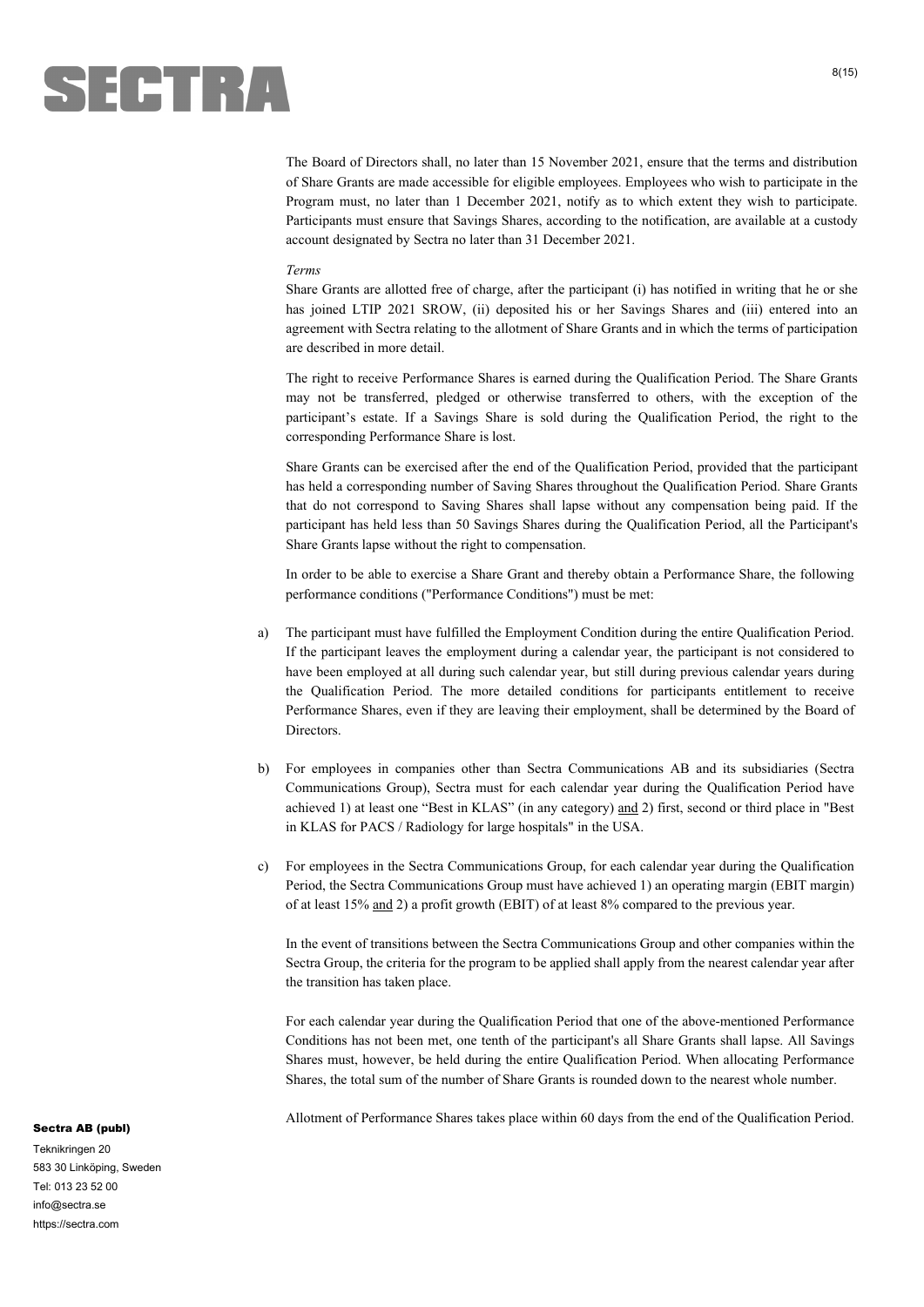

#### $9(15)$

#### *LTIP 2021 NA*

#### *Summary*

LTIP 2021 NA is proposed to include such employees in the USA and Canada who meet the Employment Condition, meaning that LTIP 2021 NA is proposed to cover a maximum of 150 persons within the Sectra Group. Persons employed after the shareholder´s meeting are not covered by the program.

The participants in LTIP 2021 NA will be allocated an individually determined number of grants, socalled Performance Stock Units ("PSU") which, provided that certain conditions are met, entail a right to receive Performance Shares free of charge.

#### *Distribution*

LTIP 2021 NA shall comprise a maximum of 120,000 shares, which means that a maximum of corresponding number of PSUs can be allotted.

The basic offer of PSUs to be allotted is 200 PSUs per employee.

In addition, according to the Board of Directors' instructions, employees in the USA and Canada who (i) make extraordinarily strong contributions to the Group's development, (ii) are in senior positions, (iii) have particular specialist competence or (iv) are otherwise considered to be of special importance for the development of the Sectra Group (the key personnel) can be allocated PSUs for a total number of no more than 20,000 PSUs per person.

The Board of Directors shall, no later than 15 November 2021, ensure that the terms and distribution of PSUs are made available to entitled employees. Employees who wish to participate in the Program must notify this no later than 1 December 2021.

#### *Terms*

The allocation of PSUs shall be made free of charge after the participant has entered into an agreement with Sectra in relation to the allocation of PSUs, in which the conditions for participation are described in more detail. Allocation must be made no later than 31 December 2021.

A PSU gives the right to receive a Performance Share in the company free of charge, provided that certain conditions are met.

The right to receive Performance Shares is earned during the Qualification Period. The PSUs may not be transferred, pledged or otherwise transferred to others, with the exception of the participant's estate.

In order to be able to exercise a PSU and thereby receive a Performance Share, the following performance conditions ("Performance Conditions") must be met:

- a) The participant must have fulfilled the Employment Condition during the entire Qualification Period. If the participant leaves the employment during a calendar year, the participant is not considered to have been employed at all during such calendar year, but still during previous calendar years during the Qualification Period. The more detailed conditions for participants entitlement to receive Performance Shares, even if they are leaving their employment, shall be determined by the Board of Directors.
- b) Sectra must for each calendar year during the Qualification Period have achieved 1) at least one "Best in KLAS" (in any category) and 2) first, second or third place in the "Best in KLAS for PACS / Radiology for large hospitals in the USA (if the participant is employed in the USA) or Canada (if the participant is employed in Canada).

For each calendar year during the Qualification Period that one of the above-mentioned Performance Conditions has not been met, one tenth of the participant's all PSUs shall lapse. In the allotment of Performance Shares, the total sum of the number of PSUs is rounded down to the nearest whole number.

Allotment of Performance Shares takes place within 60 days from the end of the Qualification Period.

#### Sectra AB (publ)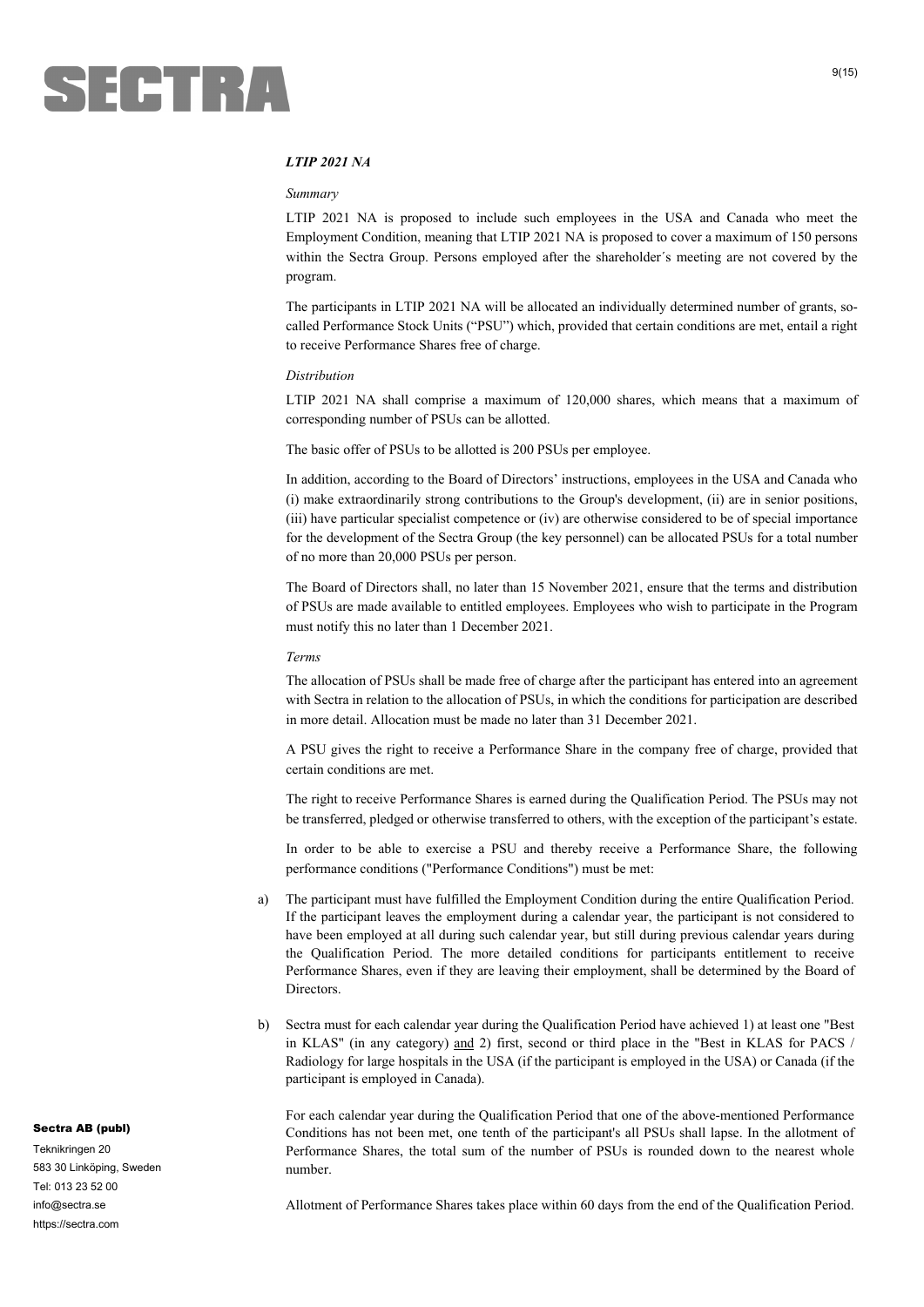#### *LTIP 2021 - common*

#### *Taxation*

LTIP 2021 has been designed in such way that participants are normally taxed for the benefit of receiving shares only the income year in which the Performance Shares are received, however, the tax rules may be different in some countries where Share Grants and PSUs are granted. The taxable benefit value that arises is normally calculated as the share's market value when it is received. The benefit value is normally taxed for the participants as income from employment, which means that social security contributions will be levied on the employer.

#### *Preparation of the proposal*

LTIP 2021 has been prepared by the company's Board of Directors in consultation with external advisors and has been processed by the Board of Directors at a meeting on 5 august 2021.

#### *Design and handling*

The Board of Directors shall be responsible for the detailed design and handling of LTIP 2021, within the framework of the specified terms and instructions, including provisions for recalculation in the event of changes in Sectra's capital structure such as intermediate bonus issue, merger, split, preferential rights issue and / or other similar events. In connection with this, the Board of Directors shall have the right to make adjustments to comply with special foreign rules or market conditions. If there are significant changes in the Sectra Group or its surroundings, which would mean that decided conditions for the allocation and vesting of Share Grants or PSUs according to LTIP 2021 are no longer appropriate, the Board of Directors shall have the right to make other adjustments. Before the Board of Directors decides on vesting and payment in accordance with the terms of the Share Grants or the PSUs, the Board of Directors shall determine whether the outcome from LTIP 2021 is reasonable. This determination shall be performed in relation to the company's financial results and position, the conditions on the stock market and otherwise. If the Board of Directors, in its determination, concludes that the outcome is not reasonable, the Board of Directors shall be able to reduce the number of Class B shares to be allotted.

#### *Receipt of Performance Shares in accordance with LTIP 2021 and hedging measures*

In order to be able to implement LTIP 2021 in a cost-effective and flexible manner, the Board of Directors has considered different methods for transferring Class B shares to participants who have been allocated Share Grants and PSUs, respectively. The Board of Directors has found the most costeffective alternative to be, and therefore proposes that the annual general meeting resolves

- a) to amend the articles of association, including the introduction of a new class of shares, series C, and that series C shares which are held by the company through the Board of Directors may be converted into series B shares (see item 18 (b) below);
- b) to authorize the Board of Directors to decide on a directed issue of a maximum of 1,000,000 C shares to the participating bank, i.e. the bank that the company engages, in order to facilitate the delivery of Performance Shares and financing of costs for social security contributions under LTIP 2021 (see paragraph 18 (c) below), and
- c) to authorize the Board of Directors to resolve on the repurchase of all issued C shares in accordance with below (see item 18 (c) below).

Following the conversion of the repurchased C shares into B shares, the B shares will be transferred partly free of charge to participants in LTIP 2021 and partly through the stock exchange to finance the costs of social security contributions related to LTIP 2021. For this purpose, the Board of Directors proposes that the annual general meeting resolves on

d) the transfer of a maximum of 780,000 own B shares to participants in accordance with LTIP 2021 and a maximum of 220,000 B shares on the stock exchange to finance costs for social security contributions due to LTIP 2021 (see item 18 (d) below).

#### Sectra AB (publ)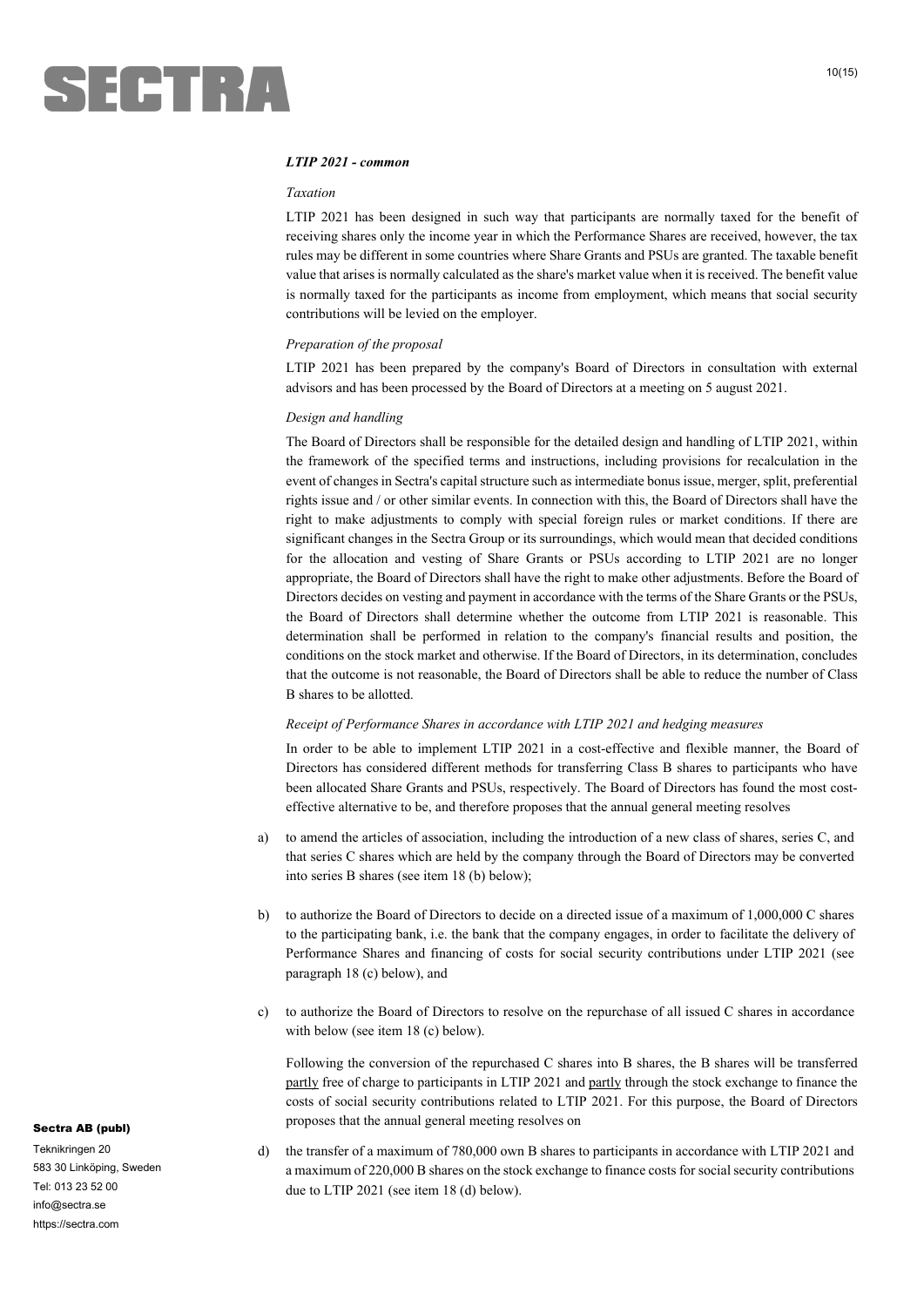# SECTRA

#### *Costs and impact on important key ratios*

Assuming a share price amounting to SEK 135 (taking into account the division of shares pursuant to item 16 above) upon allotment of the Share Grants, and a share price amounting to SEK 205 (taking into account the division of shares pursuant to item 16 above) when shares are transferred upon vesting and expected outcome for LTIP 2021, the cost, including estimated costs for social security contributions, is estimated to amount to approximately SEK 120.7 million for the entire period of five years. This corresponds to approximately 14.2 percent of the Sectra Group's salary costs for 2021. The finally reported cost depends on the degree to which performance and employment conditions are met and on the value development of Sectra's share price. The costs of administering the program will be minimized and taken on an ongoing basis but is estimated to a maximum of 5% of the total scope of the program.

LTIP 2021 will be reported in accordance with IFRS 2 Share-based Payments (Sw: *Aktierelaterade ersättningar*) and the cost of social security contributions will be reported in accordance with UFR 7 *IFRS 2 and social security contributions for listed companies* (*Sw: IFRS 2 och sociala avgifter för noterade företag*). This means that the fair value of the Share Grants when allocating the Share Grants will be recognised as an employee cost and accrued over the vesting period, based on ongoing assessments and finally on the final outcome of the performance and employment conditions. The cost of social security contributions is accrued in a corresponding manner but on an ongoing basis and finally upon vesting based on the current share price.

#### *Dilution of existing shares and votes*

With a maximum allotment of Performance Shares, up to 780,000 Class B shares may be allotted to participants in accordance with LTIP 2021 and 220,000 Class B shares may be used to finance the cost of social security contributions as a result of LTIP 2021, which means a maximum dilution effect of about 0.5 percent.

#### **Resolution on amendments of the Articles of Association (item 18 b)**

| Current wording   | Proposed wording  |
|-------------------|-------------------|
| § 4 Share capital | § 4 Share capital |

The share capital shall be at least thirty-two million (32,000,000) and not more than one hundred and twenty-eight million (128,000,000).

Shares may be issued in two series, A and B. Shares of series A shall carry ten votes and of series B carry one vote. No more than SEK 128,000,000 of the share capital shall be Ashares and no more than SEK 128,000,000 of the share capital shall be B-shares.

Both kinds of shares shall carry the same entitlement to share in the company's assets and profits.

The share capital shall be at least thirty-two million (32,000,000) and not more than one hundred and twenty-eight million (128,000,000).

Shares may be issued in *three* series, A, B *and C*. Shares of series A shall carry ten votes and of series B *or C carry* one vote. No more than SEK 128,000,000 of the share capital shall be Ashares, no more than SEK 128,000,000 of the share capital shall be B-shares *and no more than SEK 128,000,000 of the share capital shall be Cshares*.

*Shares of series A and shares of series B* shall carry the same entitlement to share in the company's profits. *Shares of series C shall not carry any share in the company's profits. At the dissolution of the company, shares of all kinds shall carry the same entitlement to share in the company's assets, provided that as regards shares of series C this right is limited to an amount equal to the quota value of the shares.*

#### Sectra AB (publ)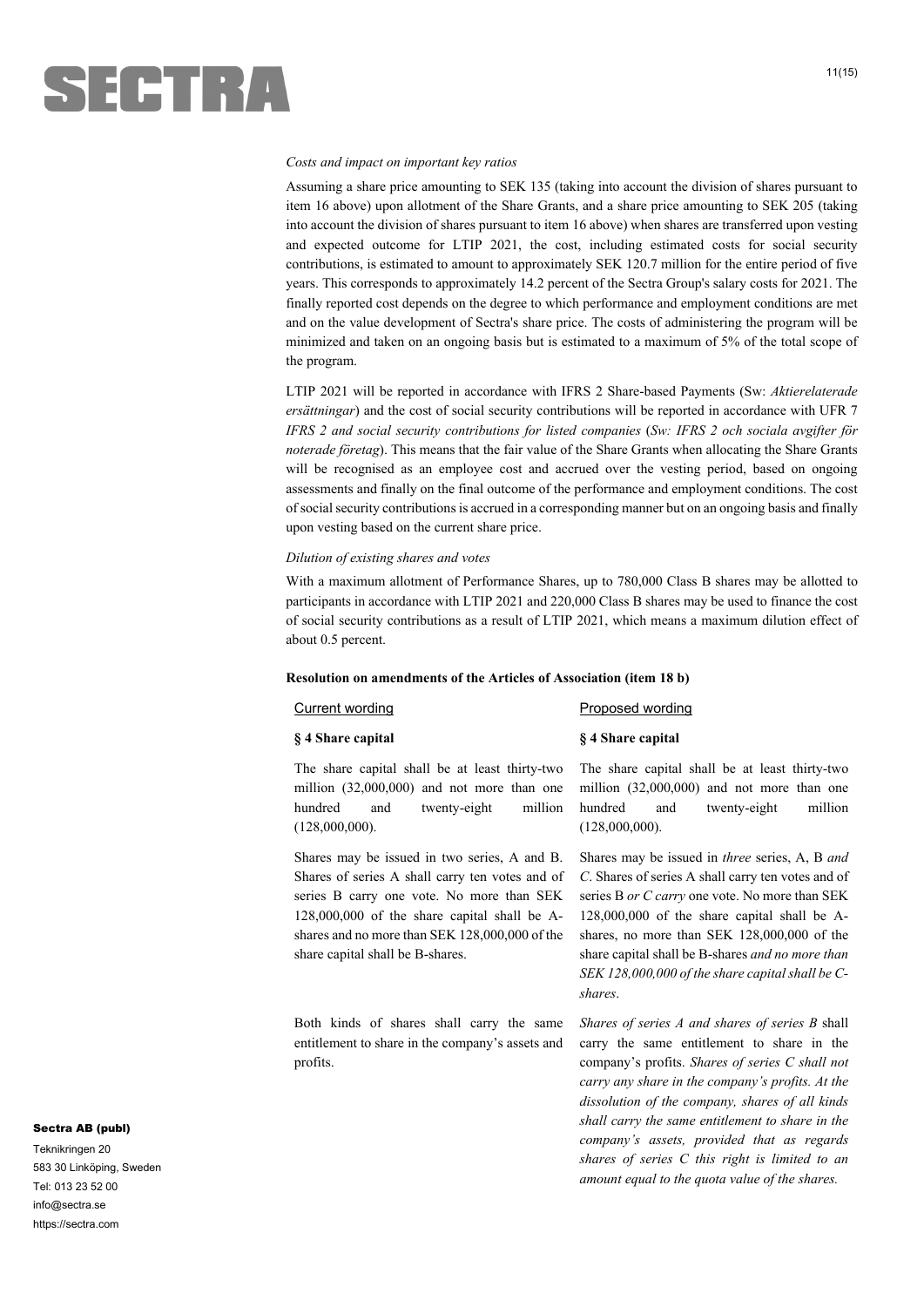

#### **§ 6 Preferential right**

If the company resolves on a new issue, in exchange for any other payment than payment in kind, to issue new shares of both series A and series B, owners of shares of series A and series B shall have a preferential right to subscribe for new shares of the same kind in relation to the number of shares that the owner holds (primary preferential right). Shares that are not subscribed with primary preferential right shall be offered for subscription to all shareholders (secondary preferential right). If shares thus offered are not sufficient for the subscriptions made pursuant to the subsidiary preferential right, the shares shall be distributed among the subscribers in relation to the number of shares previously held by them and to the extent this is not possible, by way of drawing lots.

If the company resolves on a new issue, in exchange for any other payment than payment in kind, to issue new shares only of series A or series B, all shareholders, irrespective of whether their shares are of series A or series B, have a preferential right to subscribe for new shares in relation to the number of shares that the owner holds.

A shareholder's preferential right as described above shall apply equally in case of a new issue of warrants and convertibles and shall not be considered as any restriction in the possibility to resolve on new issues deviating from the preferential right of shareholders.

#### **§ 6 Preferential right** *etc*

If the company resolves on a new issue, in exchange for any other payment than payment in kind, to issue new shares of both series A, series B *and series C*, owners of shares of series A, series B *and series C, respectively*, shall have a preferential right to subscribe for new shares of the same kind in relation to the number of shares that the owner holds (primary preferential right). Shares that are not subscribed with primary preferential right shall be offered for subscription to all shareholders (secondary preferential right). If shares thus offered are not sufficient for the subscriptions made pursuant to the subsidiary preferential right, the shares shall be distributed among the subscribers in relation to the number of shares previously held by them and to the extent this is not possible, by way of drawing lots.

If the company resolves on a new issue, in exchange for any other payment than payment in kind, to issue new shares only of series A, series B *or series C*, all shareholders, irrespective of whether their shares are of series A, series B *or series C*, have a preferential right to subscribe for new shares in relation to the number of shares that the owner holds.

*In case of an increase of the share capital by way of a bonus issue, new shares of series A and series B shall be issued in relation to the number of shares of series A and series B, respectively, that already exist. In doing so shares of series A and series B shall carry the right to receive new shares of series A and series B, respectively. Shares of series C shall not carry any right to participate in a bonus issue.*

A shareholder's preferential right as described above shall apply equally in case of a new issue of warrants and convertibles and shall not be considered as any restriction in the possibility to resolve on new issues deviating from the preferential right of shareholders.

*The Board of Directors shall be entitled to redeem all shares of series C, at which owners of such shares shall have to redeem their shares for a redemption price equal to the quota value of the shares.* 

*Shares of series C that are held by the company may after a resolution by the Board of Directors, be converted into shares of series B. A conversion has been completed when it has been* 

#### Sectra AB (publ)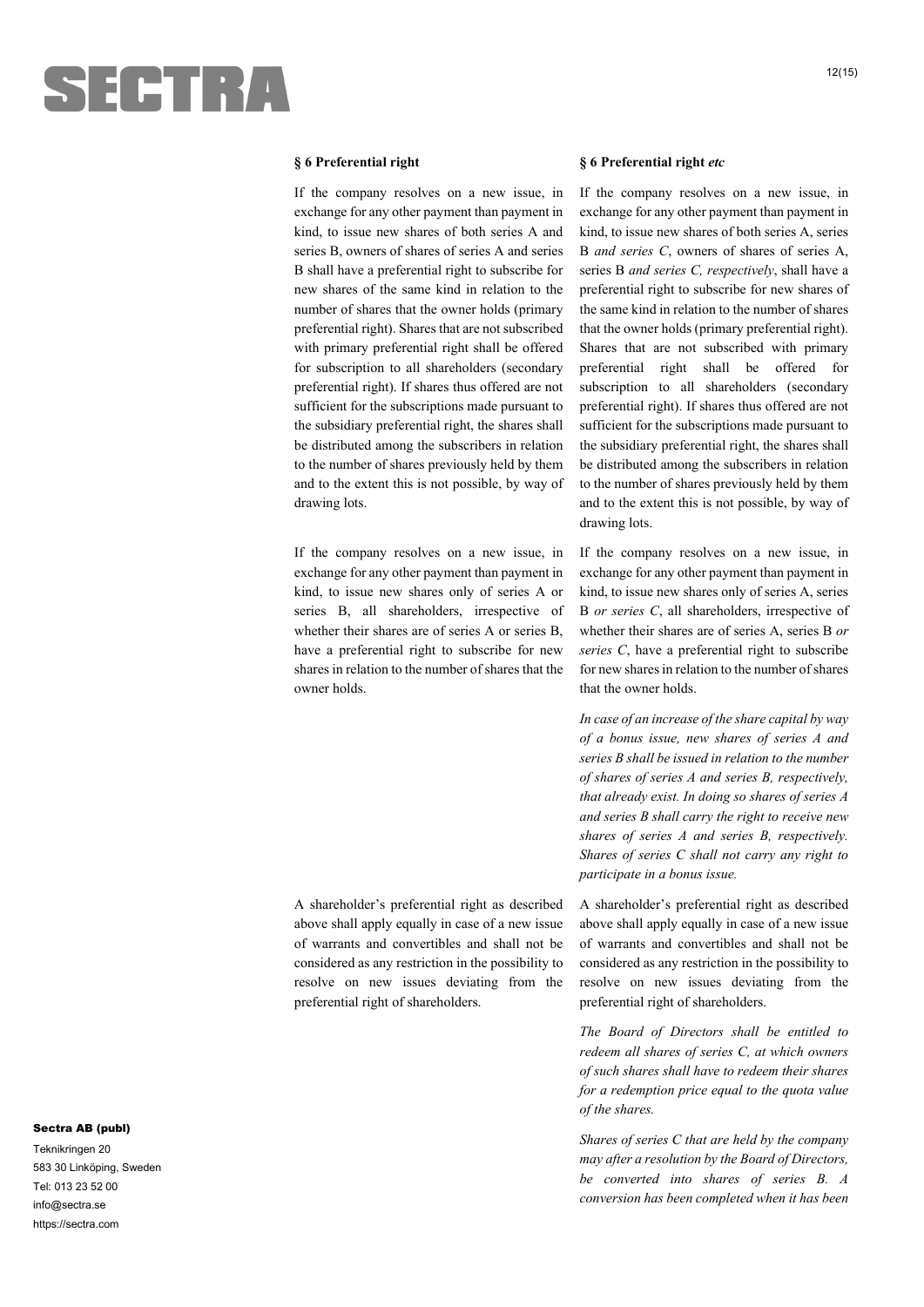![](_page_12_Picture_0.jpeg)

*registered in the Companies Register and been noted in the share register.*

Of all shares already issued, 2 620 692 shares shall be A-shares and 35 904 802 shares shall be Bshares.

#### **Resolution on authorizing the Board of Directors to resolve upon (i) a new issue of shares of series C and (ii) the repurchase of series C shares (item 18 c)**

#### *Authorization for the Board of Directors to resolve upon the issue of C shares*

The Board of Directors proposes that the AGM resolves to authorize the Board of Directors to increase the company's share capital by a maximum of SEK 1,000,000 through the issue of a maximum of SEK 1,000,000 C shares, on one or more occasions, up until the AGM 2022. The new shares shall, with deviation from the shareholders' preferential rights, be subscribed for by such bank with which the company signs a cooperation agreement to facilitate the delivery of Performance Shares and financing of social security costs under the long-term incentive programs LTIP 2021 at a subscription price corresponding to the quota value. Payment shall be made in cash. The purpose of the authorization and the reason for the deviation from the shareholders' preferential rights in carrying out the issue is to ensure delivery of shares to participants in accordance with LTIP 2021 and to cover any social security costs due to LTIP 2021.

#### *Authorization for the Board of Directors to resolve upon repurchase of own C shares*

The Board of Directors proposes that the AGM resolves to authorize the Board of Directors to, on one or more occasions, resolve upon the repurchase of class C shares up until the AGM 2022. Repurchases may only take place through an acquisition offer addressed to all holders of class C shares and shall include all outstanding class C shares. Acquisitions must be made at a price corresponding to the share's quota value. Payment for acquired C shares must be made in cash. The purpose of the proposed repurchase authorization is to ensure delivery of Performance Shares in accordance with the long-term performance-based incentive programs LTIP 2021 and to cover any social security costs due to LTIP 2021.

Resolution on the acquisition of class C shares may only be made provided that the company's holding at any given time does not exceed 10 percent of all shares in the company (including such shares that are acquired in accordance with item 20 below).

#### **Resolution on transfer of series B shares (paragraph 18 d)**

The Board of Directors proposes that the AGM resolves that (after conversion from C shares) a maximum of 780,000 class B shares may be transferred to participants in accordance with the terms of LTIP 2021, and that a maximum of 220,000 class B shares may be transferred on Nasdaq Stockholm, including by way of a financial intermediary, at a price within the price range registered at any given time, to finance social security costs in accordance with the terms of LTIP 2021. The number of shares that can be transferred may be converted as a result of intermediate bonus issue, merger, split, preferential rights issue and / or other similar events.

#### **Resolution regarding authorization for the Board of Directors to issue new shares, item 19**

The Board of Directors proposes that the AGM resolves to authorize the Board of Directors to issue, on one or several occasions, during the period until the next AGM, not more than 18,500,000 Class B shares (taking into account the division of shares pursuant to item 16 above) for payment in cash, payment by set-off of claims or payment in kind, and that for issues where payment is made by set-off of claims, the Board of Directors shall be able to disregard the shareholders' preferential rights. The subscription price of the new shares shall be determined on the basis of the prevailing market price of

#### Sectra AB (publ)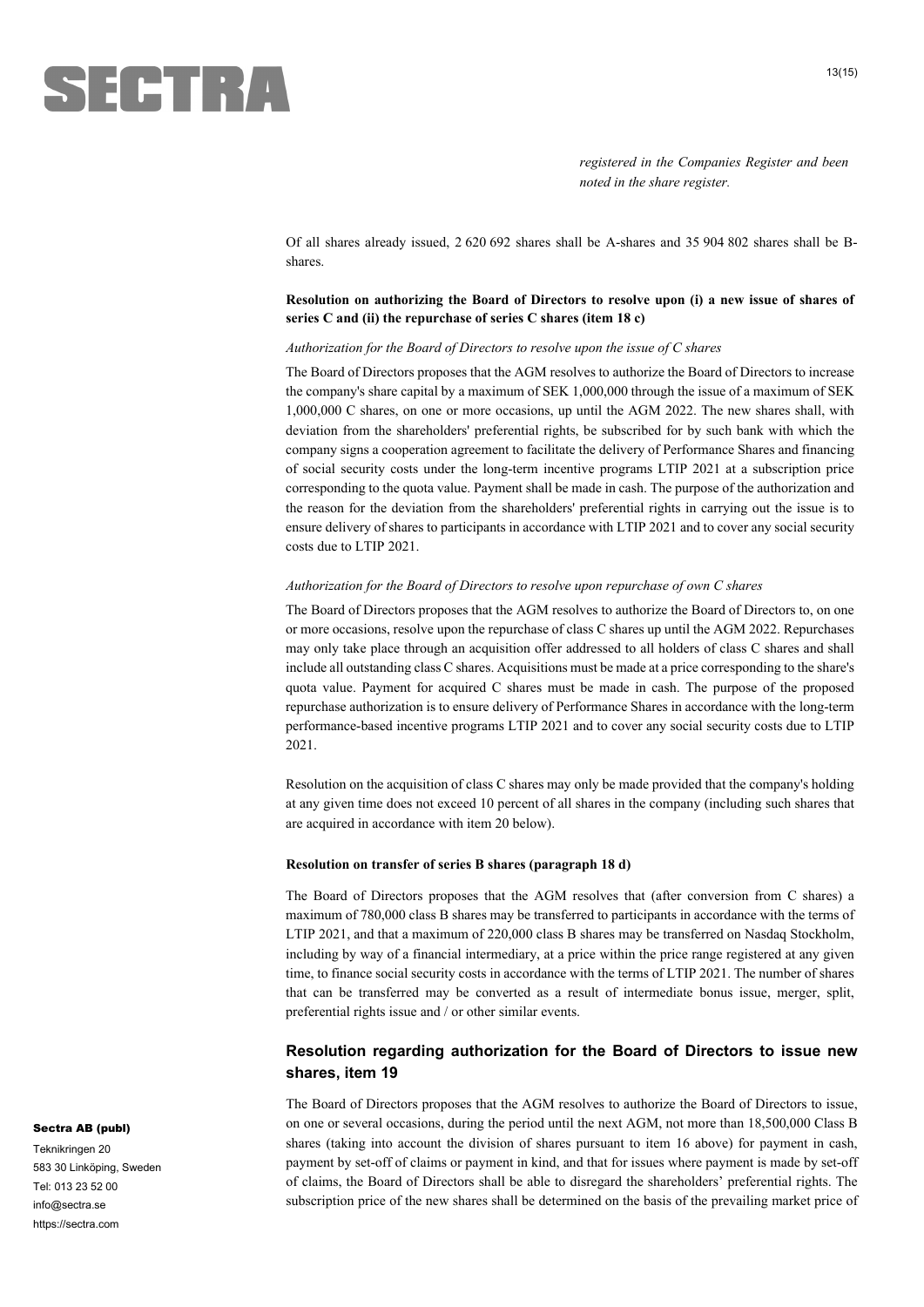![](_page_13_Picture_0.jpeg)

the Class B shares at the time of the issue. The purpose of the authorization is to facilitate the use of newly issued shares in connection with the implementation of or for the financing of acquisitions of companies or businesses or parts thereof and in connection with market investments.

A valid resolution requires approval of shareholders representing at least two-thirds of both the votes cast and the shares represented at the AGM.

### **Resolution regarding authorization for the Board of Directors to acquire and dispose of the company's own shares, item 20**

The Board of Directors proposes that the AGM resolves to authorize the Board of Directors to, on one or several occasions, during the period until the next AGM, resolve on the acquisition of shares of the company. Such shares may be acquired up to a maximum amount not at any time exceeding 10% of the total number of shares issued by the company (including such shares of Class C that are acquired pursuant to item 18 c above). Acquisitions of shares shall be made either on Nasdaq Stockholm at a purchase price within the range of share prices registered at any given time for the Class B shares, meaning the spread between the maximum buying rate and the minimum selling rate, or by way of an offer to all shareholders, whereby the purchase shall be made at a price which at the time of the decision corresponds at a minimum to the prevailing market price for the Class B shares and at a maximum to 150% of the prevailing market price for the Class B shares. The same price shall apply for Class A shares and Class B shares.

The Board of Directors also proposes that the Board of Directors shall be authorized to resolve, on one or several occasions during the period until the next AGM, to dispose all shares held by the company, via Nasdaq Stockholm or in connection with the acquisition of companies or businesses or parts thereof, in connection with market investments, for hedging costs that may arise relating to the company's incentive programs and for a continuous adaptation of the company's capital structure and thereby contributing to increased shareholders' value. The shareholders shall have a preferential right to acquire the shares in accordance with the provisions in the articles of association regarding the preferential right to subscribe for new shares, provided that the board of directors shall be entitled to deviate from the preferential right if the shares are paid for by way of set-off or if the purpose with the disposal is to secure the costs that arise as a result of the company's incentive program. A disposal of shares via Nasdaq Stockholm may only be made at a price within the range of share prices registered at any given time.

A valid resolution requires approval of shareholders representing at least two-thirds of both the votes cast and the shares represented at the AGM.

The Board of Directors' motivated statement in accordance with Chapter 19, Section 22, and the auditors' statement in accordance with Chapter 19, Section 28, of the Companies Act will be available at the company's offices in Linköping and on the company's website, investor.sectra.com/agm2021, at the latest as of August 24, 2021. Shareholders wishing to take part of these documents may notify the company, whereupon the documents will be sent by mail to the address provided.

#### Sectra AB (publ)